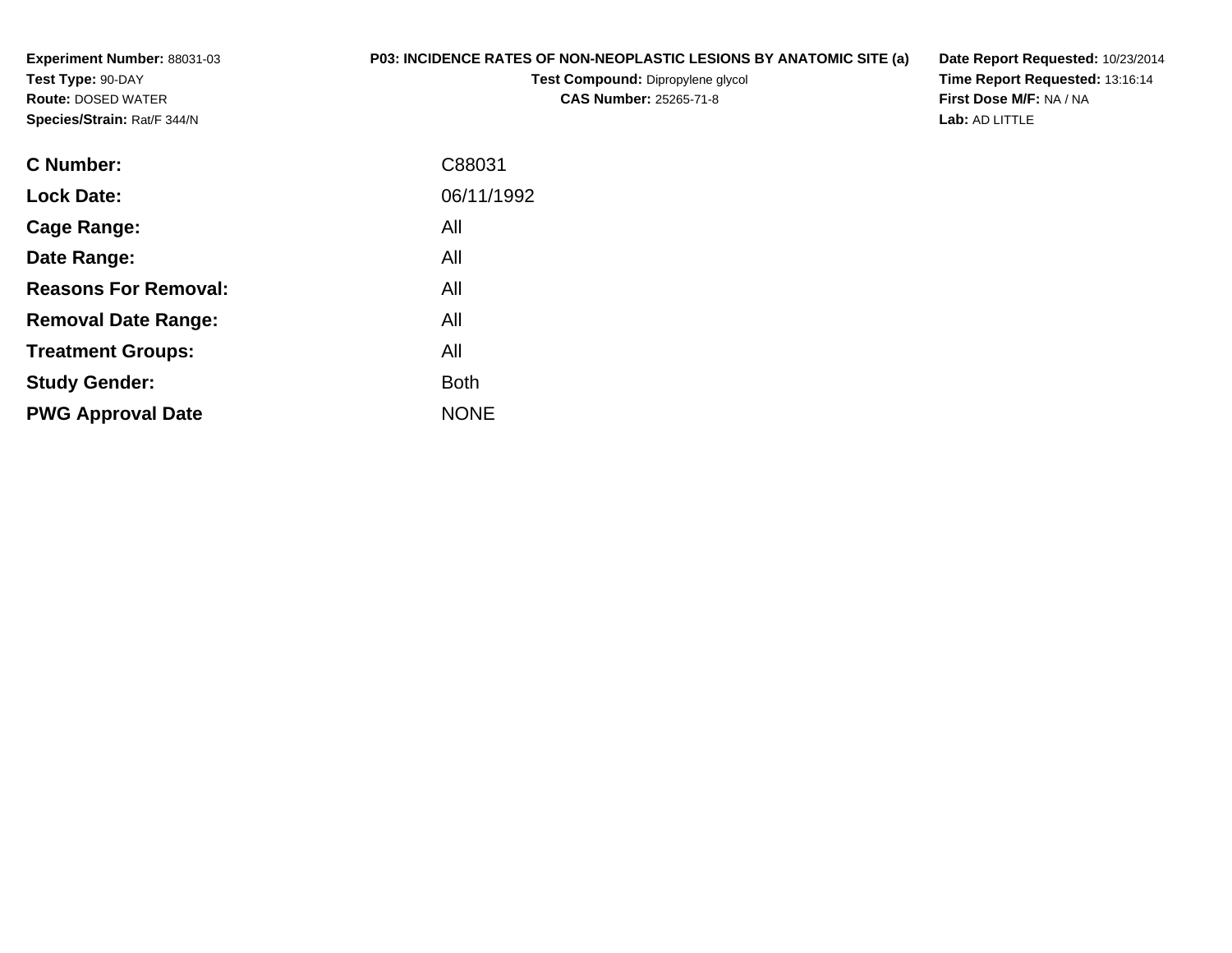| Experiment Number: 88031-03<br>Test Type: 90-DAY<br>Route: DOSED WATER<br>Species/Strain: Rat/F 344/N | P03: INCIDENCE RATES OF NON-NEOPLASTIC LESIONS BY ANATOMIC SITE (a) | Date Report Requested: 10/23/2014<br>Time Report Requested: 13:16:14<br>First Dose M/F: NA / NA<br>Lab: AD LITTLE |      |           |           |                 |
|-------------------------------------------------------------------------------------------------------|---------------------------------------------------------------------|-------------------------------------------------------------------------------------------------------------------|------|-----------|-----------|-----------------|
| F 344/N Rat MALE                                                                                      | <b>VEHICLE CONTROL</b>                                              | 0.5%                                                                                                              | 1.0% | 2.0%      | 4.0%      | 8.0%            |
| <b>Disposition Summary</b>                                                                            |                                                                     |                                                                                                                   |      |           |           |                 |
| <b>Animals Initially In Study</b><br><b>Early Deaths</b><br><b>Survivors</b>                          | 10                                                                  | 10                                                                                                                | 10   | 10        | 10        | 10              |
| <b>Terminal Sacrifice</b>                                                                             | 10                                                                  | 10                                                                                                                | 10   | 10        | 10        | 10              |
| <b>Animals Examined Microscopically</b>                                                               | 10                                                                  | 10                                                                                                                | 10   | 10        | 10        | 10              |
| <b>ALIMENTARY SYSTEM</b>                                                                              |                                                                     |                                                                                                                   |      |           |           |                 |
| Esophagus                                                                                             | (10)                                                                | (0)                                                                                                               | (0)  | (0)       | (0)       | (10)            |
| Intestine Large, Cecum                                                                                | (10)                                                                | (0)                                                                                                               | (0)  | (0)       | (0)       | (10)            |
| Intestine Large, Colon                                                                                | (10)                                                                | (0)                                                                                                               | (0)  | (0)       | (0)       | (10)            |
| Intestine Large, Rectum                                                                               | (10)                                                                | (0)                                                                                                               | (0)  | (0)       | (0)       | (10)            |
| Intestine Small, Duodenum                                                                             | (10)                                                                | (0)                                                                                                               | (0)  | (0)       | (0)       | (10)            |
| Intestine Small, Ileum                                                                                | (10)                                                                | (0)                                                                                                               | (0)  | (0)       | (0)       | (10)            |
| Intestine Small, Jejunum                                                                              | (10)                                                                | (0)                                                                                                               | (0)  | (0)       | (0)       | (10)            |
| Liver                                                                                                 | (10)                                                                | (2)                                                                                                               | (10) | (10)      | (10)      | (10)            |
| Atypical Focus, Multiple                                                                              |                                                                     |                                                                                                                   |      |           |           | 8 (80%)         |
| Congestion                                                                                            |                                                                     |                                                                                                                   |      | $1(10\%)$ |           |                 |
| Fatty Change                                                                                          |                                                                     |                                                                                                                   |      | $9(90\%)$ | 10 (100%) | 10 (100%)       |
| Fibrosis, Focal                                                                                       |                                                                     |                                                                                                                   |      |           |           | $1(10\%)$       |
| Hepatodiaphragmatic Nodule                                                                            |                                                                     |                                                                                                                   |      |           | $1(10\%)$ |                 |
| Hepatodiaphragmatic Nodule, Multiple                                                                  |                                                                     | 1(50%)                                                                                                            |      |           |           |                 |
| Necrosis, Focal                                                                                       |                                                                     |                                                                                                                   |      |           | 4 (40%)   |                 |
| Pancreas                                                                                              | (10)                                                                | (0)                                                                                                               | (0)  | (0)       | (0)       | (10)            |
| Acinus, Atrophy, Focal                                                                                | $1(10\%)$                                                           |                                                                                                                   |      |           |           |                 |
| <b>Salivary Glands</b>                                                                                | (10)                                                                | (0)                                                                                                               | (0)  | (0)       | (0)       | (10)            |
| Stomach, Forestomach                                                                                  | (10)                                                                | (0)                                                                                                               | (1)  | (0)       | (0)       | (10)            |
| Stomach, Glandular                                                                                    | (10)                                                                | (0)                                                                                                               | (0)  | (0)       | (0)       | (10)            |
| Tooth<br>Dentine, Degeneration                                                                        | (0)                                                                 | (0)                                                                                                               | (0)  | (0)       | (0)       | (1)<br>1 (100%) |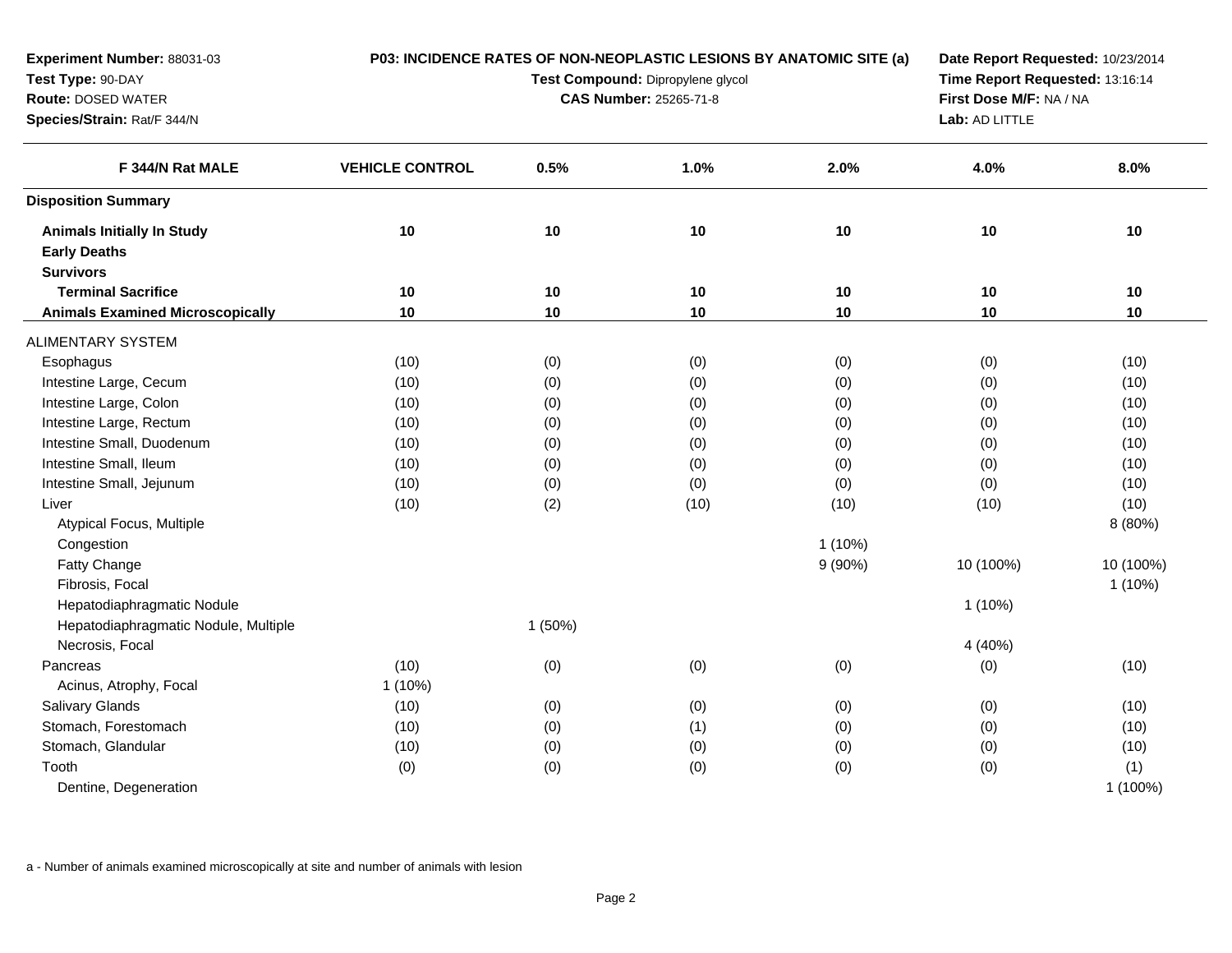| Experiment Number: 88031-03             |                        |         | P03: INCIDENCE RATES OF NON-NEOPLASTIC LESIONS BY ANATOMIC SITE (a) |                | Date Report Requested: 10/23/2014<br>Time Report Requested: 13:16:14<br>First Dose M/F: NA / NA |           |  |  |
|-----------------------------------------|------------------------|---------|---------------------------------------------------------------------|----------------|-------------------------------------------------------------------------------------------------|-----------|--|--|
| Test Type: 90-DAY<br>Route: DOSED WATER |                        |         | Test Compound: Dipropylene glycol<br>CAS Number: 25265-71-8         |                |                                                                                                 |           |  |  |
| Species/Strain: Rat/F 344/N             |                        |         |                                                                     | Lab: AD LITTLE |                                                                                                 |           |  |  |
| F 344/N Rat MALE                        | <b>VEHICLE CONTROL</b> | 0.5%    | 1.0%                                                                | 2.0%           | 4.0%                                                                                            | 8.0%      |  |  |
| CARDIOVASCULAR SYSTEM                   |                        |         |                                                                     |                |                                                                                                 |           |  |  |
| <b>Blood Vessel</b>                     | (10)                   | (0)     | (0)                                                                 | (0)            | (0)                                                                                             | (10)      |  |  |
| Heart                                   | (10)                   | (0)     | (0)                                                                 | (0)            | (0)                                                                                             | (10)      |  |  |
| Cardiomyopathy                          | 7 (70%)                |         |                                                                     |                |                                                                                                 |           |  |  |
| <b>ENDOCRINE SYSTEM</b>                 |                        |         |                                                                     |                |                                                                                                 |           |  |  |
| <b>Adrenal Cortex</b>                   | (10)                   | (10)    | (10)                                                                | (10)           | (10)                                                                                            | (10)      |  |  |
| Capsule, Fibrosis, Focal                | 1(10%)                 |         |                                                                     |                |                                                                                                 |           |  |  |
| Hypertrophy                             |                        | 7 (70%) | 5 (50%)                                                             | 6(60%)         | 6(60%)                                                                                          | 10 (100%) |  |  |
| Vacuolization Cytoplasmic, Focal        |                        |         |                                                                     |                |                                                                                                 | $1(10\%)$ |  |  |
| Adrenal Medulla                         | (10)                   | (0)     | (0)                                                                 | (0)            | (0)                                                                                             | (10)      |  |  |
| Islets, Pancreatic                      | (10)                   | (0)     | (0)                                                                 | (0)            | (0)                                                                                             | (10)      |  |  |
| Parathyroid Gland                       | (9)                    | (0)     | (0)                                                                 | (0)            | (0)                                                                                             | (8)       |  |  |
| <b>Pituitary Gland</b>                  | (10)                   | (0)     | (0)                                                                 | (0)            | (0)                                                                                             | (10)      |  |  |
| <b>Thyroid Gland</b>                    | (10)                   | (0)     | (0)                                                                 | (0)            | (0)                                                                                             | (10)      |  |  |
| <b>GENERAL BODY SYSTEM</b>              |                        |         |                                                                     |                |                                                                                                 |           |  |  |
| None                                    |                        |         |                                                                     |                |                                                                                                 |           |  |  |
| <b>GENITAL SYSTEM</b>                   |                        |         |                                                                     |                |                                                                                                 |           |  |  |
| Epididymis                              | (10)                   | (0)     | (0)                                                                 | (0)            | (0)                                                                                             | (10)      |  |  |
| Hypospermia                             |                        |         |                                                                     |                |                                                                                                 | 6(60%)    |  |  |
| <b>Preputial Gland</b>                  | (10)                   | (0)     | (0)                                                                 | (0)            | (10)                                                                                            | (10)      |  |  |
| Atrophy                                 |                        |         |                                                                     |                |                                                                                                 | 5(50%)    |  |  |
| Prostate                                | (10)                   | (0)     | (0)                                                                 | (0)            | (0)                                                                                             | (10)      |  |  |
| Inflammation, Subacute                  | 2(20%)                 |         |                                                                     |                |                                                                                                 |           |  |  |
| <b>Seminal Vesicle</b>                  | (10)                   | (0)     | (0)                                                                 | (0)            | (0)                                                                                             | (10)      |  |  |
| Depletion Cellular                      |                        |         |                                                                     |                |                                                                                                 | 2(20%)    |  |  |
| <b>Testes</b>                           | (10)                   | (0)     | (0)                                                                 | (0)            | (10)                                                                                            | (10)      |  |  |
| Atrophy                                 |                        |         |                                                                     |                |                                                                                                 | 10 (100%) |  |  |

HEMATOPOIETIC SYSTEM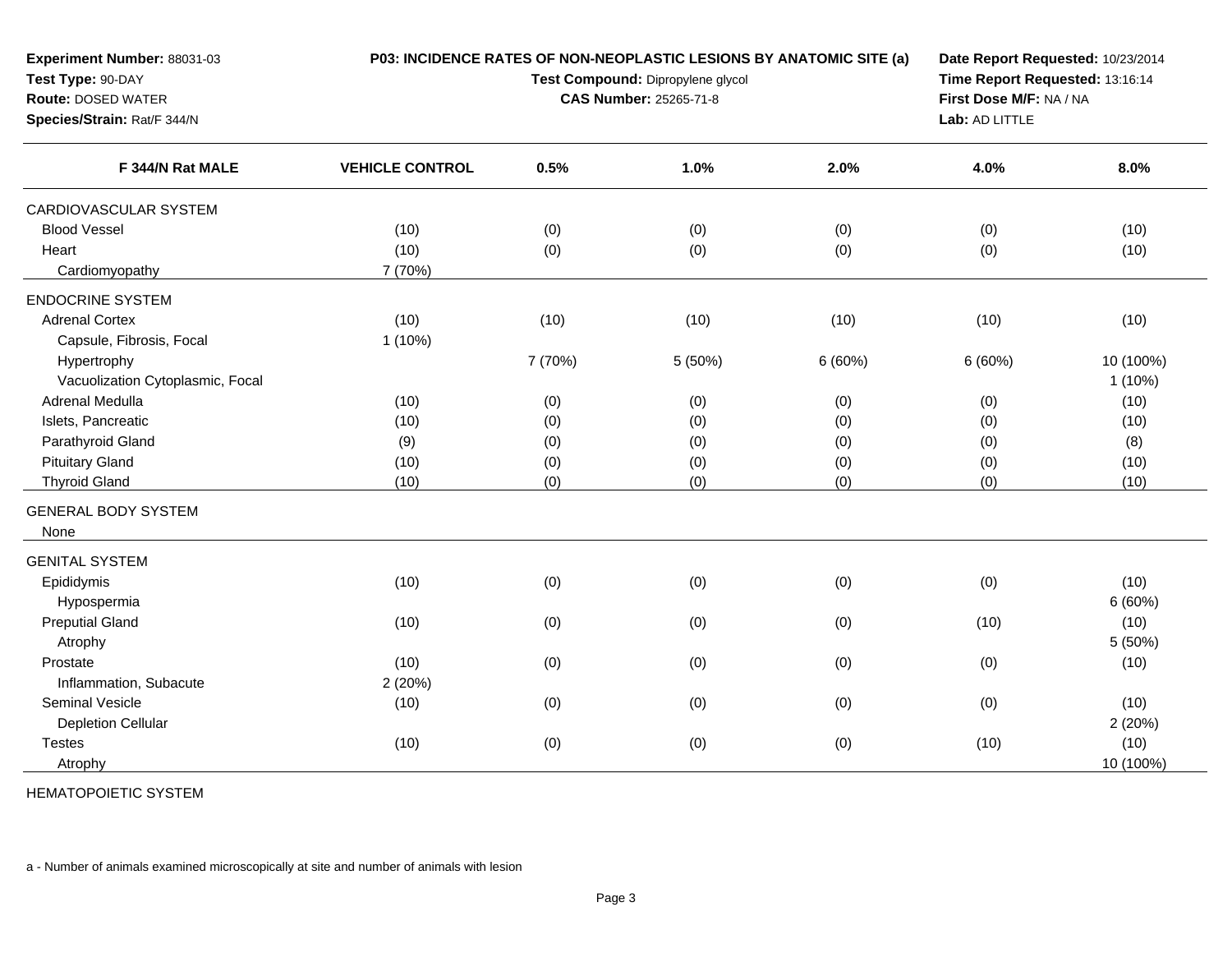| Experiment Number: 88031-03        | P03: INCIDENCE RATES OF NON-NEOPLASTIC LESIONS BY ANATOMIC SITE (a) | Date Report Requested: 10/23/2014 |                                   |          |                                 |                                                                                |  |  |  |
|------------------------------------|---------------------------------------------------------------------|-----------------------------------|-----------------------------------|----------|---------------------------------|--------------------------------------------------------------------------------|--|--|--|
| Test Type: 90-DAY                  |                                                                     |                                   | Test Compound: Dipropylene glycol |          | Time Report Requested: 13:16:14 |                                                                                |  |  |  |
| Route: DOSED WATER                 |                                                                     |                                   | CAS Number: 25265-71-8            |          |                                 | First Dose M/F: NA / NA<br>4.0%<br>8.0%<br>(0)<br>(10)<br>(2)<br>(0)<br>1(50%) |  |  |  |
| Species/Strain: Rat/F 344/N        |                                                                     |                                   |                                   |          | Lab: AD LITTLE                  |                                                                                |  |  |  |
| F 344/N Rat MALE                   | <b>VEHICLE CONTROL</b>                                              | 0.5%                              | 1.0%                              | 2.0%     |                                 |                                                                                |  |  |  |
| <b>Bone Marrow</b>                 | (10)                                                                | (0)                               | (0)                               | (0)      |                                 |                                                                                |  |  |  |
| Lymph Node                         | (0)                                                                 | (0)                               | (0)                               | (1)      |                                 |                                                                                |  |  |  |
| Lumbar, Pigmentation, Multifocal   |                                                                     |                                   |                                   | 1 (100%) |                                 |                                                                                |  |  |  |
| Mediastinal, Hemorrhage            |                                                                     |                                   |                                   |          |                                 |                                                                                |  |  |  |
| Renal, Hemorrhage                  |                                                                     |                                   |                                   | 1 (100%) | 1(50%)                          |                                                                                |  |  |  |
| Lymph Node, Mandibular             | (10)                                                                | (1)                               | (1)                               | (0)      | (1)                             | (10)                                                                           |  |  |  |
| Hemorrhage                         | 4 (40%)                                                             |                                   | 1 (100%)                          |          | 1 (100%)                        | 4 (40%)                                                                        |  |  |  |
| Hyperplasia, Lymphoid              |                                                                     |                                   |                                   |          |                                 | $1(10\%)$                                                                      |  |  |  |
| Lymph Node, Mesenteric             | (10)                                                                | (0)                               | (0)                               | (0)      | (0)                             | (10)                                                                           |  |  |  |
| Spleen                             | (10)                                                                | (0)                               | (0)                               | (0)      | (0)                             | (10)                                                                           |  |  |  |
| Thymus                             | (10)                                                                | (0)                               | (0)                               | (0)      | (0)                             | (10)                                                                           |  |  |  |
| Hemorrhage                         |                                                                     |                                   |                                   |          |                                 | 3(30%)                                                                         |  |  |  |
| <b>INTEGUMENTARY SYSTEM</b>        |                                                                     |                                   |                                   |          |                                 |                                                                                |  |  |  |
| <b>Mammary Gland</b>               | (10)                                                                | (0)                               | (0)                               | (0)      | (0)                             | (8)                                                                            |  |  |  |
| Skin                               | (10)                                                                | (0)                               | (0)                               | (0)      | (0)                             | (10)                                                                           |  |  |  |
| MUSCULOSKELETAL SYSTEM             |                                                                     |                                   |                                   |          |                                 |                                                                                |  |  |  |
| Bone                               | (10)                                                                | (0)                               | (0)                               | (0)      | (10)                            | (10)                                                                           |  |  |  |
| NERVOUS SYSTEM                     |                                                                     |                                   |                                   |          |                                 |                                                                                |  |  |  |
| <b>Brain</b>                       | (10)                                                                | (0)                               | (0)                               | (0)      | (0)                             | (10)                                                                           |  |  |  |
| <b>RESPIRATORY SYSTEM</b>          |                                                                     |                                   |                                   |          |                                 |                                                                                |  |  |  |
| Lung                               | (10)                                                                | (0)                               | (0)                               | (0)      | (3)                             | (10)                                                                           |  |  |  |
| Alveolar Epith, Hyperplasia, Focal | 1(10%)                                                              |                                   |                                   |          |                                 |                                                                                |  |  |  |
| Hemorrhage, Focal                  |                                                                     |                                   |                                   |          | 1(33%)                          |                                                                                |  |  |  |
| Inflammation, Subacute, Focal      |                                                                     |                                   |                                   |          | 2(67%)                          |                                                                                |  |  |  |
| Nose                               | (10)                                                                | (0)                               | (0)                               | (0)      | (10)                            | (10)                                                                           |  |  |  |
| Fungus                             | 1(10%)                                                              |                                   |                                   |          | $1(10\%)$                       |                                                                                |  |  |  |
| Hemorrhage                         |                                                                     |                                   |                                   |          | $1(10\%)$                       |                                                                                |  |  |  |
| Inflammation, Acute                | 1(10%)                                                              |                                   |                                   |          | $1(10\%)$                       |                                                                                |  |  |  |
|                                    |                                                                     |                                   |                                   |          |                                 |                                                                                |  |  |  |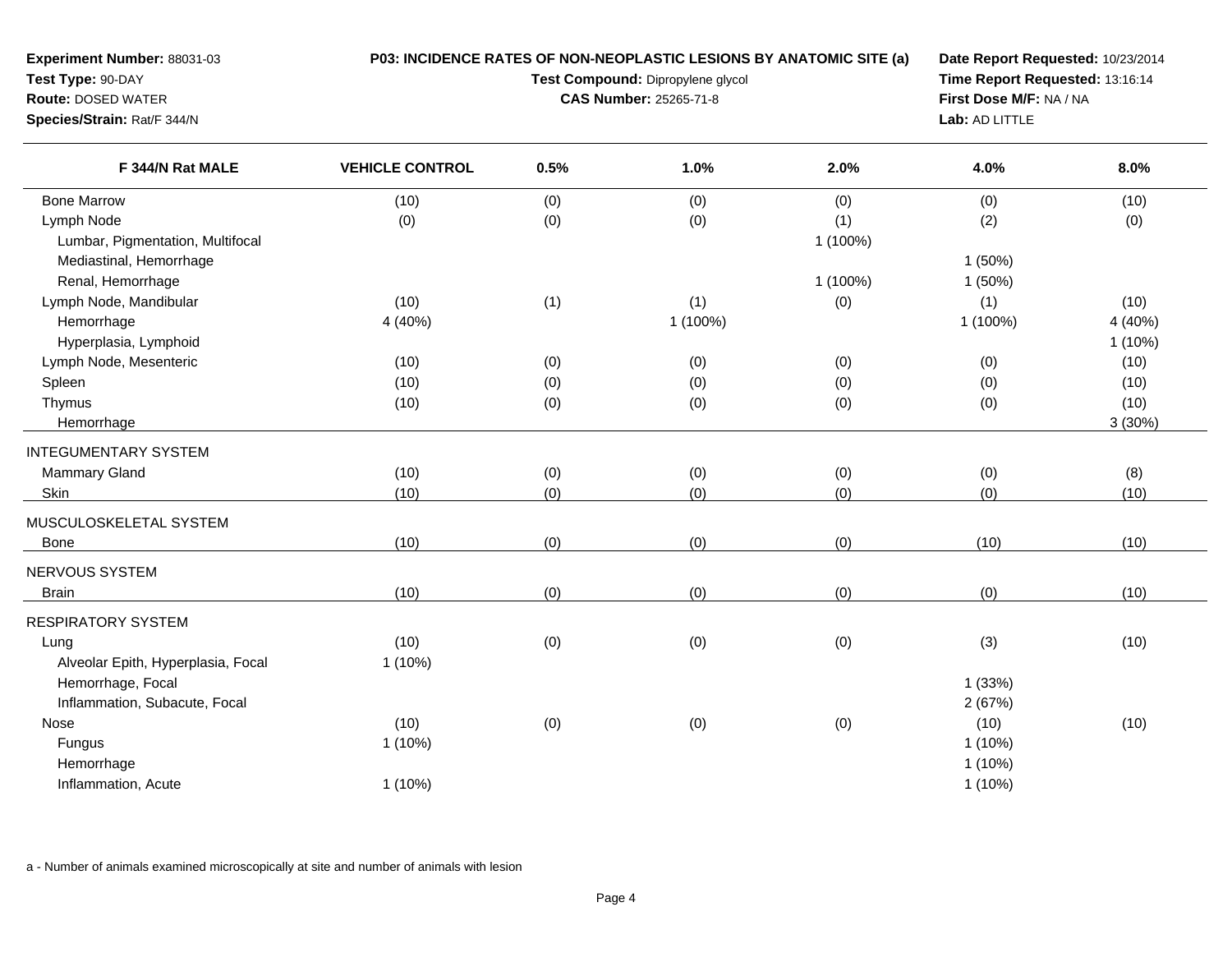| Experiment Number: 88031-03<br>Test Type: 90-DAY<br><b>Route: DOSED WATER</b><br>Species/Strain: Rat/F 344/N | P03: INCIDENCE RATES OF NON-NEOPLASTIC LESIONS BY ANATOMIC SITE (a)<br>Date Report Requested: 10/23/2014<br>Time Report Requested: 13:16:14<br>Test Compound: Dipropylene glycol<br>First Dose M/F: NA / NA<br><b>CAS Number: 25265-71-8</b><br>Lab: AD LITTLE |           |           |         |           |                   |
|--------------------------------------------------------------------------------------------------------------|----------------------------------------------------------------------------------------------------------------------------------------------------------------------------------------------------------------------------------------------------------------|-----------|-----------|---------|-----------|-------------------|
| F 344/N Rat MALE                                                                                             | <b>VEHICLE CONTROL</b>                                                                                                                                                                                                                                         | 0.5%      | 1.0%      | $2.0\%$ | 4.0%      | 8.0%              |
| Olfactory Epi, Degeneration, Focal<br>Trachea                                                                | (10)                                                                                                                                                                                                                                                           | (0)       | (0)       | (0)     | (0)       | 10 (100%)<br>(10) |
| SPECIAL SENSES SYSTEM<br>None                                                                                |                                                                                                                                                                                                                                                                |           |           |         |           |                   |
| URINARY SYSTEM                                                                                               |                                                                                                                                                                                                                                                                |           |           |         |           |                   |
| Kidney                                                                                                       | (10)                                                                                                                                                                                                                                                           | (10)      | (10)      | (10)    | (10)      | (10)              |
| Infiltration Cellular, Lymphocyte                                                                            | $1(10\%)$                                                                                                                                                                                                                                                      | $1(10\%)$ | $1(10\%)$ | 2(20%)  | 6(60%)    | 4 (40%)           |
| Renal Tubule, Casts Protein                                                                                  |                                                                                                                                                                                                                                                                |           | $3(30\%)$ | 4 (40%) | 10 (100%) | 10 (100%)         |
| Renal Tubule, Hemorrhage                                                                                     |                                                                                                                                                                                                                                                                |           |           |         |           | $1(10\%)$         |
| Renal Tubule, Regeneration                                                                                   | 6(60%)                                                                                                                                                                                                                                                         | 2(20%)    | 7 (70%)   | 4 (40%) | 9(90%)    | 8(80%)            |
| Urinary Bladder                                                                                              | (10)                                                                                                                                                                                                                                                           | (0)       | (0)       | (0)     | (0)       | (10)              |

\*\*\*END OF MALE DATA\*\*\*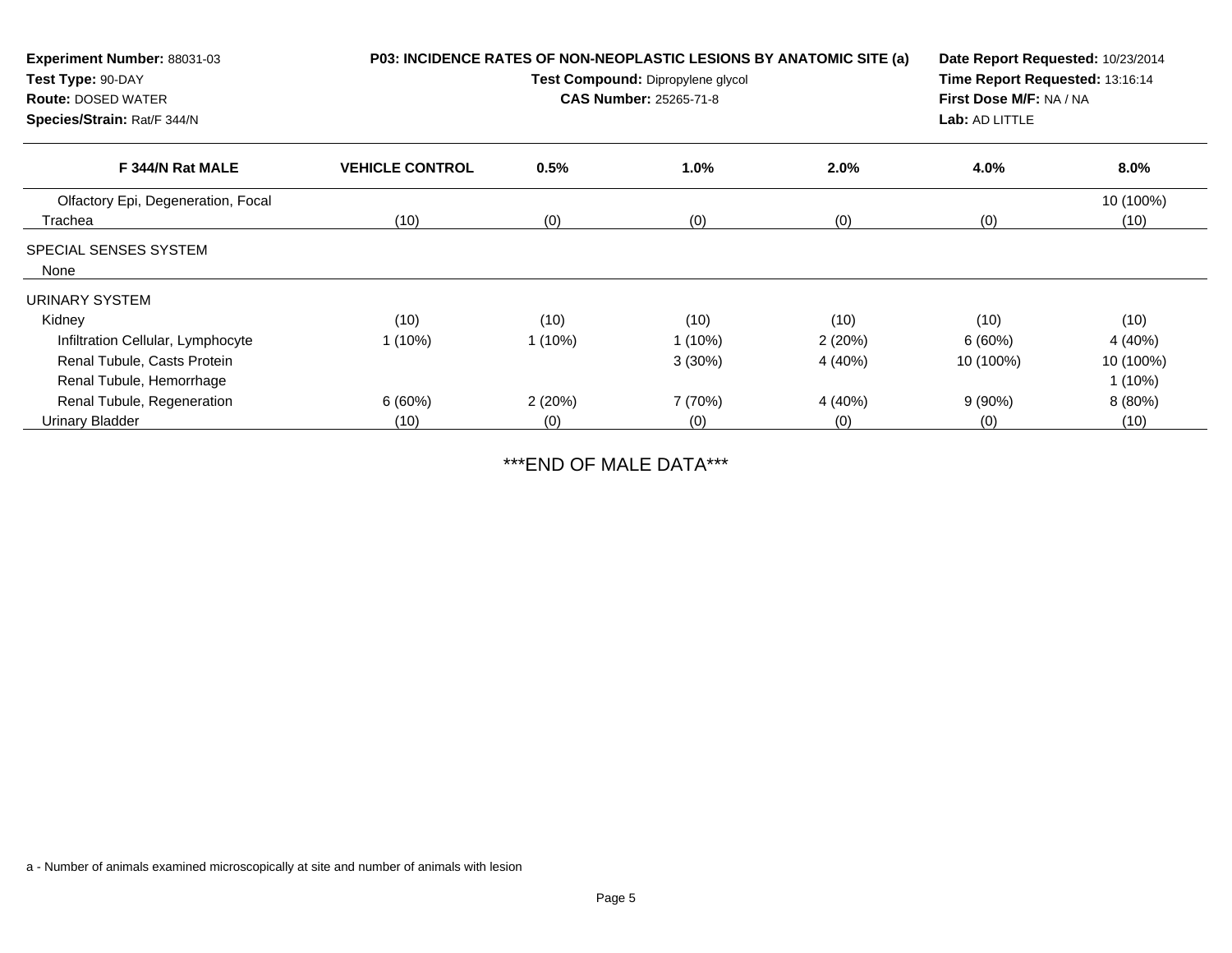| Experiment Number: 88031-03             | P03: INCIDENCE RATES OF NON-NEOPLASTIC LESIONS BY ANATOMIC SITE (a)<br>Date Report Requested: 10/23/2014 |      |                                   |        |                                 |           |  |  |
|-----------------------------------------|----------------------------------------------------------------------------------------------------------|------|-----------------------------------|--------|---------------------------------|-----------|--|--|
| Test Type: 90-DAY                       |                                                                                                          |      | Test Compound: Dipropylene glycol |        | Time Report Requested: 13:16:14 |           |  |  |
| <b>Route: DOSED WATER</b>               |                                                                                                          |      | <b>CAS Number: 25265-71-8</b>     |        | First Dose M/F: NA / NA         |           |  |  |
| Species/Strain: Rat/F 344/N             |                                                                                                          |      |                                   |        | Lab: AD LITTLE                  |           |  |  |
| F 344/N Rat FEMALE                      | <b>VEHICLE CONTROL</b>                                                                                   | 0.5% | 1.0%                              | 2.0%   | 4.0%                            | 8.0%      |  |  |
| <b>Disposition Summary</b>              |                                                                                                          |      |                                   |        |                                 |           |  |  |
| <b>Animals Initially In Study</b>       | 10                                                                                                       | 10   | 10                                | 10     | 10                              | 10        |  |  |
| <b>Early Deaths</b>                     |                                                                                                          |      |                                   |        |                                 |           |  |  |
| <b>Survivors</b>                        |                                                                                                          |      |                                   |        |                                 |           |  |  |
| <b>Terminal Sacrifice</b>               | 10                                                                                                       | 10   | 10                                | 10     | 10                              | 10        |  |  |
| <b>Animals Examined Microscopically</b> | 10                                                                                                       | 10   | 10                                | 10     | 10                              | $10$      |  |  |
| <b>ALIMENTARY SYSTEM</b>                |                                                                                                          |      |                                   |        |                                 |           |  |  |
| Esophagus                               | (10)                                                                                                     | (0)  | (0)                               | (0)    | (0)                             | (10)      |  |  |
| Intestine Large, Cecum                  | (10)                                                                                                     | (0)  | (0)                               | (0)    | (0)                             | (10)      |  |  |
| Intestine Large, Colon                  | (10)                                                                                                     | (0)  | (0)                               | (0)    | (0)                             | (10)      |  |  |
| Intestine Large, Rectum                 | (10)                                                                                                     | (0)  | (0)                               | (0)    | (0)                             | (10)      |  |  |
| Intestine Small, Duodenum               | (10)                                                                                                     | (0)  | (0)                               | (0)    | (0)                             | (10)      |  |  |
| Intestine Small, Ileum                  | (10)                                                                                                     | (0)  | (0)                               | (0)    | (0)                             | (10)      |  |  |
| Intestine Small, Jejunum                | (10)                                                                                                     | (0)  | (0)                               | (0)    | (0)                             | (10)      |  |  |
| Liver                                   | (10)                                                                                                     | (0)  | (1)                               | (3)    | (10)                            | (10)      |  |  |
| <b>Atypical Focus</b>                   |                                                                                                          |      |                                   |        |                                 | $1(10\%)$ |  |  |
| Developmental Malformation, Focal       | $1(10\%)$                                                                                                |      |                                   |        |                                 |           |  |  |
| Fatty Change                            |                                                                                                          |      |                                   |        |                                 | 10 (100%) |  |  |
| Hepatodiaphragmatic Nodule              | $1(10\%)$                                                                                                |      |                                   | 2(67%) | $1(10\%)$                       | $1(10\%)$ |  |  |
| Hepatodiaphragmatic Nodule, Multiple    |                                                                                                          |      | 1 (100%)                          |        |                                 |           |  |  |
| Pancreas                                | (10)                                                                                                     | (0)  | (0)                               | (0)    | (0)                             | (10)      |  |  |
| Acinus, Atrophy, Focal                  | 2(20%)                                                                                                   |      |                                   |        |                                 | $1(10\%)$ |  |  |
| Ectopic Liver, Focal                    |                                                                                                          |      |                                   |        |                                 | $1(10\%)$ |  |  |
| Salivary Glands                         | (10)                                                                                                     | (0)  | (0)                               | (0)    | (0)                             | (10)      |  |  |
| Stomach, Forestomach                    | (10)                                                                                                     | (0)  | (0)                               | (0)    | (0)                             | (10)      |  |  |
| Stomach, Glandular                      | (10)                                                                                                     | (0)  | (0)                               | (0)    | (0)                             | (10)      |  |  |
| CARDIOVASCULAR SYSTEM                   |                                                                                                          |      |                                   |        |                                 |           |  |  |
| <b>Blood Vessel</b>                     | (10)                                                                                                     | (0)  | (0)                               | (0)    | (0)                             | (9)       |  |  |
| Heart                                   | (10)                                                                                                     | (0)  | (0)                               | (0)    | (0)                             | (10)      |  |  |
|                                         |                                                                                                          |      |                                   |        |                                 |           |  |  |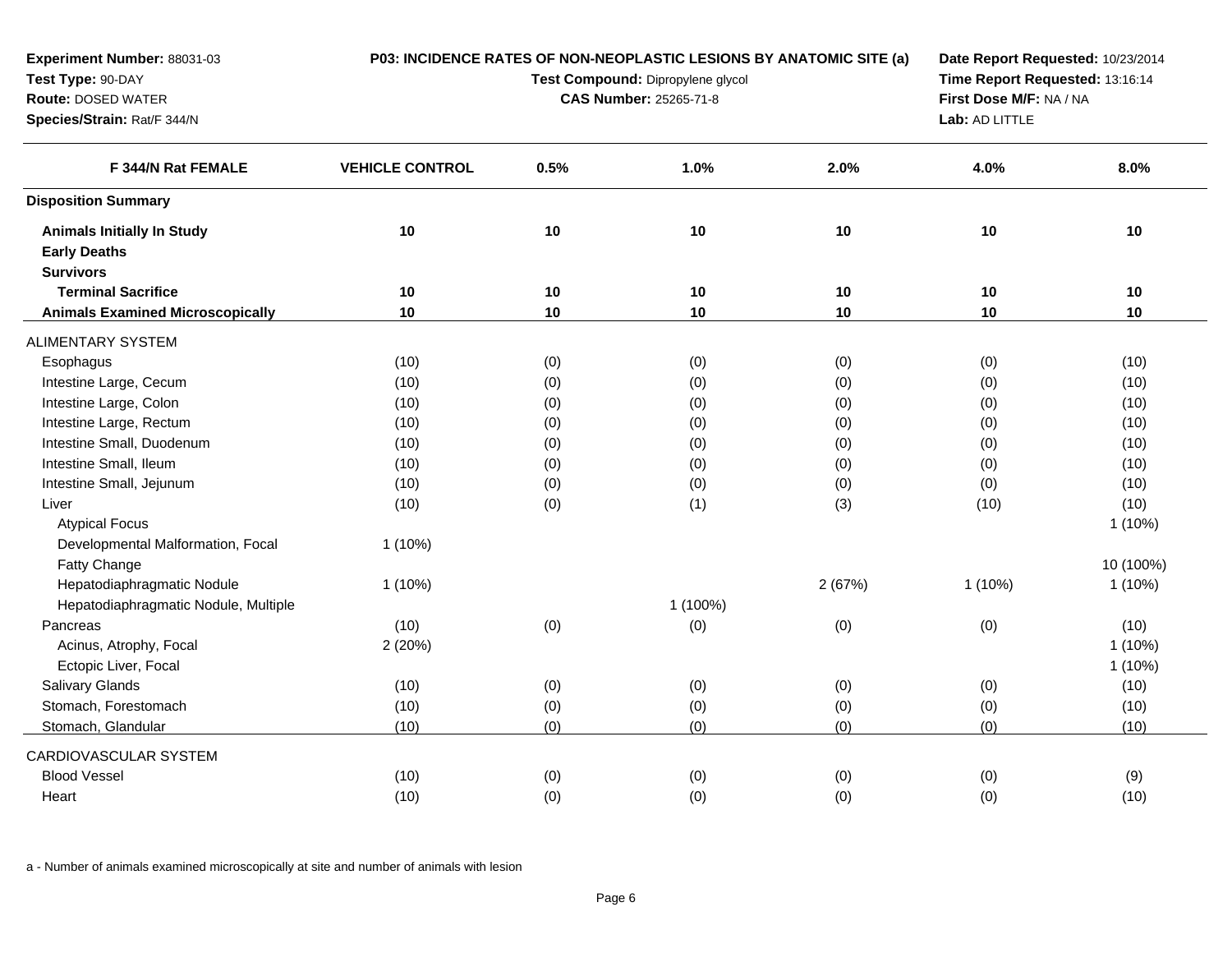| <b>Experiment Number: 88031-03</b><br>Test Type: 90-DAY<br>Route: DOSED WATER<br>Species/Strain: Rat/F 344/N |                        |          | P03: INCIDENCE RATES OF NON-NEOPLASTIC LESIONS BY ANATOMIC SITE (a)<br>Date Report Requested: 10/23/2014<br>Time Report Requested: 13:16:14<br>Test Compound: Dipropylene glycol<br>First Dose M/F: NA / NA<br><b>CAS Number: 25265-71-8</b><br>Lab: AD LITTLE |            |           |           |  |
|--------------------------------------------------------------------------------------------------------------|------------------------|----------|----------------------------------------------------------------------------------------------------------------------------------------------------------------------------------------------------------------------------------------------------------------|------------|-----------|-----------|--|
| F 344/N Rat FEMALE                                                                                           | <b>VEHICLE CONTROL</b> | 0.5%     | 1.0%                                                                                                                                                                                                                                                           | 2.0%       | 4.0%      | 8.0%      |  |
| Cardiomyopathy                                                                                               |                        |          |                                                                                                                                                                                                                                                                |            |           | $1(10\%)$ |  |
| <b>ENDOCRINE SYSTEM</b>                                                                                      |                        |          |                                                                                                                                                                                                                                                                |            |           |           |  |
| <b>Adrenal Cortex</b>                                                                                        | (10)                   | (10)     | (10)                                                                                                                                                                                                                                                           | (10)       | (10)      | (10)      |  |
| Hyperplasia, Focal                                                                                           | $1(10\%)$              |          |                                                                                                                                                                                                                                                                |            |           |           |  |
| Hypertrophy                                                                                                  |                        | 8 (80%)  | 10 (100%)                                                                                                                                                                                                                                                      | 10 (100%)  | 10 (100%) | $9(90\%)$ |  |
| Adrenal Medulla                                                                                              | (10)                   | (0)      | (0)                                                                                                                                                                                                                                                            | (1)        | (0)       | (10)      |  |
| Islets, Pancreatic                                                                                           | (10)                   | (0)      | (0)                                                                                                                                                                                                                                                            | (0)        | (0)       | (10)      |  |
| Parathyroid Gland                                                                                            | (8)                    | (0)      | (0)                                                                                                                                                                                                                                                            | (0)        | (0)       | (8)       |  |
| <b>Pituitary Gland</b>                                                                                       | (10)                   | (0)      | (1)                                                                                                                                                                                                                                                            | (0)        | (0)       | (10)      |  |
| Pars Distalis, Hyperplasia, Focal                                                                            |                        |          | 1 (100%)                                                                                                                                                                                                                                                       |            |           |           |  |
| <b>Thyroid Gland</b>                                                                                         | (10)                   | (0)      | (0)                                                                                                                                                                                                                                                            | (0)        | (0)       | (10)      |  |
| <b>GENERAL BODY SYSTEM</b><br>None                                                                           |                        |          |                                                                                                                                                                                                                                                                |            |           |           |  |
| <b>GENITAL SYSTEM</b>                                                                                        |                        |          |                                                                                                                                                                                                                                                                |            |           |           |  |
| <b>Clitoral Gland</b>                                                                                        | (10)                   | (0)      | (0)                                                                                                                                                                                                                                                            | (0)        | (0)       | (9)       |  |
| Ovary                                                                                                        | (10)                   | (0)      | (3)                                                                                                                                                                                                                                                            | (0)        | (1)       | (10)      |  |
| Cyst                                                                                                         |                        |          |                                                                                                                                                                                                                                                                |            | 1 (100%)  |           |  |
| Uterus                                                                                                       | (10)                   | (1)      | (1)                                                                                                                                                                                                                                                            | (3)        | (3)       | (10)      |  |
| Atrophy                                                                                                      |                        |          |                                                                                                                                                                                                                                                                |            |           | 2(20%)    |  |
| Dilatation                                                                                                   | $1(10\%)$              | 1 (100%) | 1 (100%)                                                                                                                                                                                                                                                       | $3(100\%)$ | 2(67%)    | $1(10\%)$ |  |
| HEMATOPOIETIC SYSTEM                                                                                         |                        |          |                                                                                                                                                                                                                                                                |            |           |           |  |
| <b>Bone Marrow</b>                                                                                           | (10)                   | (0)      | (0)                                                                                                                                                                                                                                                            | (0)        | (0)       | (10)      |  |
| Lymph Node                                                                                                   | (1)                    | (0)      | (1)                                                                                                                                                                                                                                                            | (2)        | (1)       | (0)       |  |
| Bronchial, Hemorrhage                                                                                        | 1 (100%)               |          |                                                                                                                                                                                                                                                                |            |           |           |  |
| Mediastinal, Hemorrhage                                                                                      |                        |          | 1 (100%)                                                                                                                                                                                                                                                       | 2 (100%)   |           |           |  |
| Renal, Hemorrhage                                                                                            |                        |          |                                                                                                                                                                                                                                                                |            | 1 (100%)  |           |  |
| Lymph Node, Mandibular                                                                                       | (10)                   | (1)      | (1)                                                                                                                                                                                                                                                            | (2)        | (0)       | (10)      |  |
| Hemorrhage                                                                                                   | 2(20%)                 |          | 1 (100%)                                                                                                                                                                                                                                                       | 2 (100%)   |           | 1 (10%)   |  |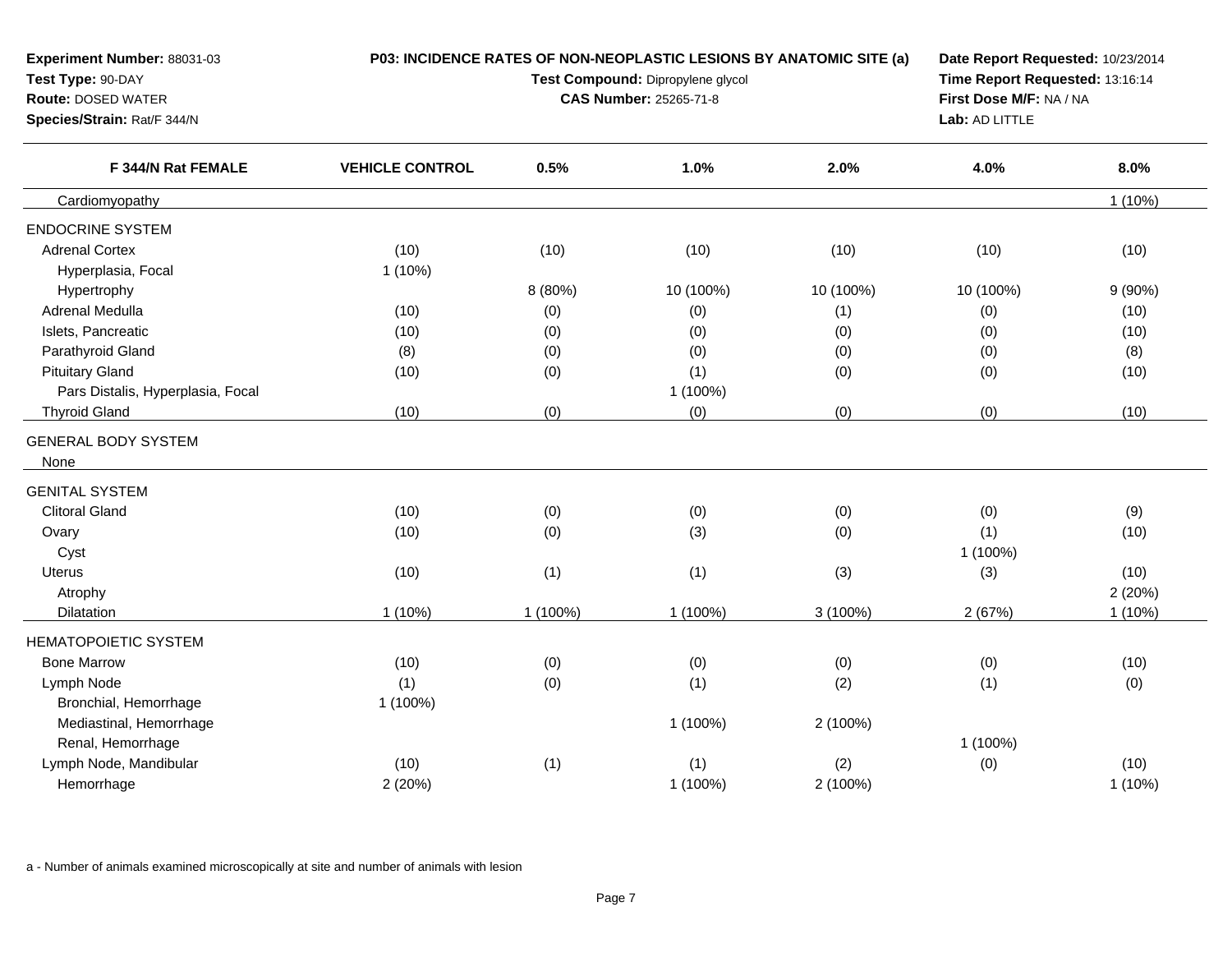| Experiment Number: 88031-03                                      |                        |      | P03: INCIDENCE RATES OF NON-NEOPLASTIC LESIONS BY ANATOMIC SITE (a) | Date Report Requested: 10/23/2014 |                                 |                   |  |  |
|------------------------------------------------------------------|------------------------|------|---------------------------------------------------------------------|-----------------------------------|---------------------------------|-------------------|--|--|
| Test Type: 90-DAY                                                |                        |      | Test Compound: Dipropylene glycol                                   |                                   | Time Report Requested: 13:16:14 |                   |  |  |
| <b>Route: DOSED WATER</b>                                        |                        |      | <b>CAS Number: 25265-71-8</b>                                       |                                   | First Dose M/F: NA / NA         |                   |  |  |
| Species/Strain: Rat/F 344/N                                      |                        |      |                                                                     |                                   | Lab: AD LITTLE                  |                   |  |  |
| F 344/N Rat FEMALE                                               | <b>VEHICLE CONTROL</b> | 0.5% | 1.0%                                                                | 2.0%                              | 4.0%                            | 8.0%              |  |  |
| Lymph Node, Mesenteric                                           | (10)                   | (0)  | (0)                                                                 | (0)                               | (0)                             | (10)              |  |  |
| Spleen                                                           | (10)                   | (0)  | (0)                                                                 | (0)                               | (0)                             | (10)              |  |  |
| <b>Ectopic Tissue</b>                                            |                        |      |                                                                     |                                   |                                 | $1(10\%)$         |  |  |
| Thymus                                                           | (10)                   | (2)  | (1)                                                                 | (0)                               | (1)                             | (10)              |  |  |
| Hemorrhage                                                       | $1(10\%)$              |      | 1 (100%)                                                            |                                   |                                 |                   |  |  |
| <b>INTEGUMENTARY SYSTEM</b>                                      |                        |      |                                                                     |                                   |                                 |                   |  |  |
| Mammary Gland                                                    | (10)                   | (0)  | (0)                                                                 | (0)                               | (0)                             | (10)              |  |  |
| Skin                                                             | (10)                   | (1)  | (0)                                                                 | (0)                               | (0)                             | (10)              |  |  |
| MUSCULOSKELETAL SYSTEM                                           |                        |      |                                                                     |                                   |                                 |                   |  |  |
| <b>Bone</b>                                                      | (10)                   | (0)  | (0)                                                                 | (0)                               | (10)                            | (10)              |  |  |
|                                                                  |                        |      |                                                                     |                                   |                                 |                   |  |  |
| <b>NERVOUS SYSTEM</b>                                            |                        |      |                                                                     |                                   |                                 |                   |  |  |
| <b>Brain</b>                                                     | (10)                   | (0)  | (0)                                                                 | (0)                               | (0)                             | (10)              |  |  |
| <b>RESPIRATORY SYSTEM</b>                                        |                        |      |                                                                     |                                   |                                 |                   |  |  |
| Lung                                                             | (10)                   | (0)  | (0)                                                                 | (0)                               | (0)                             | (10)              |  |  |
| Hemorrhage, Focal                                                | 3 (30%)                |      |                                                                     |                                   |                                 | $1(10\%)$         |  |  |
| Infiltration Cellular, Lymphocyte                                | 2(20%)                 |      |                                                                     |                                   |                                 |                   |  |  |
| Inflammation, Subacute, Focal                                    | 1(10%)                 |      |                                                                     |                                   |                                 |                   |  |  |
| Nose                                                             | (10)                   | (0)  | (0)                                                                 | (0)                               | (10)                            | (10)              |  |  |
| Olfactory Epi, Degeneration, Focal                               |                        |      |                                                                     |                                   |                                 | 10 (100%)         |  |  |
| Respirat Epith, Degeneration, Focal                              |                        |      |                                                                     |                                   |                                 | $1(10\%)$         |  |  |
| Trachea                                                          | (10)                   | (0)  | (0)                                                                 | (0)                               | (0)                             | (10)              |  |  |
| SPECIAL SENSES SYSTEM                                            |                        |      |                                                                     |                                   |                                 |                   |  |  |
| None                                                             |                        |      |                                                                     |                                   |                                 |                   |  |  |
|                                                                  |                        |      |                                                                     |                                   |                                 |                   |  |  |
| <b>URINARY SYSTEM</b>                                            |                        |      |                                                                     |                                   |                                 |                   |  |  |
| Kidney                                                           | (10)                   | (10) | (10)                                                                | (10)                              | (10)                            | (10)              |  |  |
| Infiltration Cellular, Lymphocyte<br>Renal Tubule, Casts Protein |                        |      |                                                                     |                                   |                                 | 2(20%)<br>8 (80%) |  |  |
|                                                                  |                        |      |                                                                     |                                   |                                 |                   |  |  |